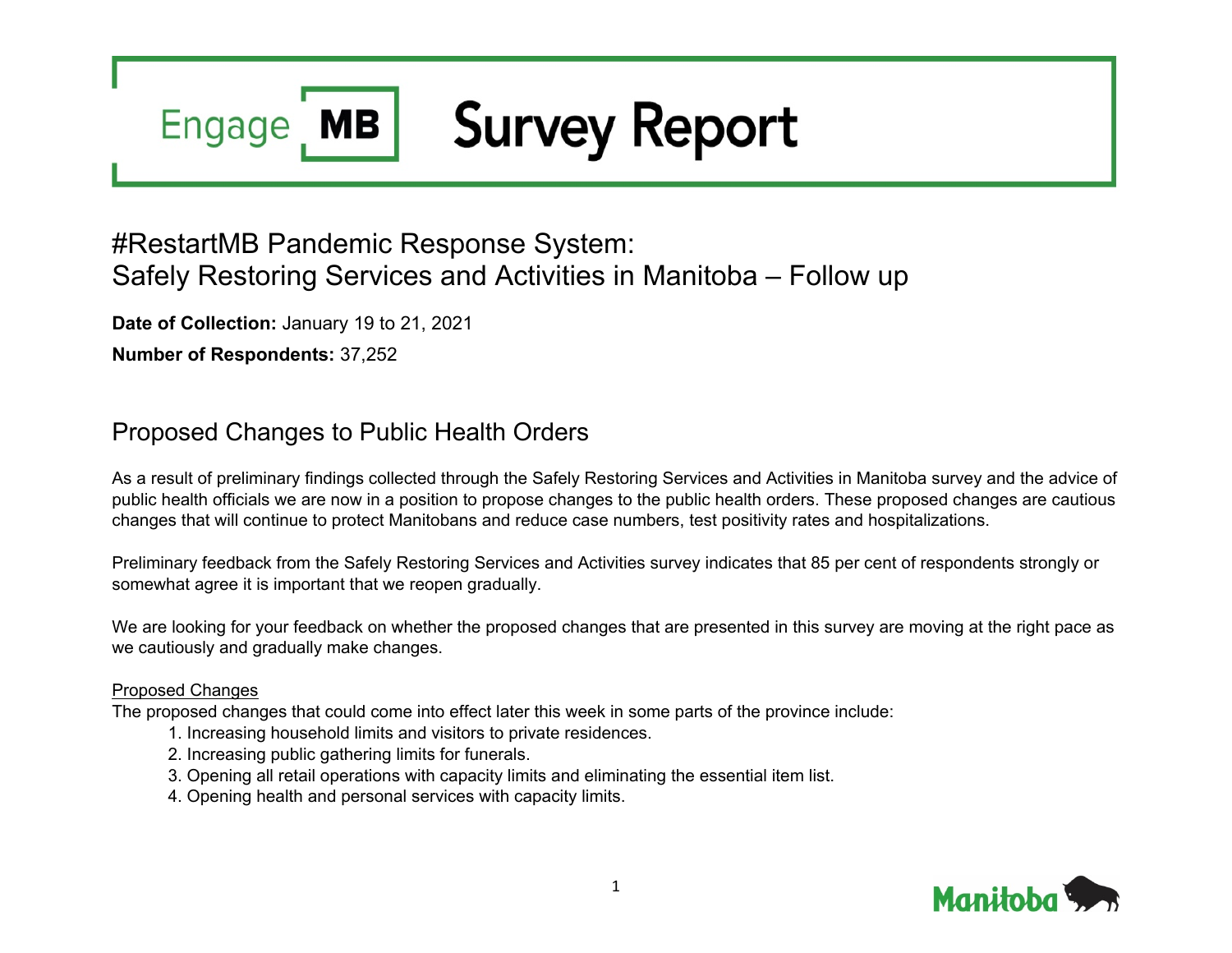### **Increasing Household Limits and Changing Public Gathering Limits**

Preliminary findings of the Safely Restoring Services and Activities in Manitoba survey indicate that 77 per cent of respondents listed the ability to gather with people from outside my household as somewhat or very important.

Public health officials, following the feedback of Manitobans, have proposed the following changes to the public health orders:

- Change residential orders to allow two people with whom you regularly interact to visit your residence.
- Change outdoor gathering sizes so that the five person limit will now apply to outdoor private property.
- Funerals would be permitted to have up to 10 people, in addition to officiants.

#### **Do you agree or disagree that these proposed changes to the public health orders are an appropriate next step in a gradual reopening?**

| Agree, this proposal is an appropriate next step in a gradual reopening. | 62%  |
|--------------------------------------------------------------------------|------|
| Disagree, this proposal moves too quickly.                               | 8%   |
| Disagree, this proposal does not reduce restrictions fast enough.        | 28%  |
| Unsure                                                                   | 2%   |
| <b>Total</b>                                                             | 100% |

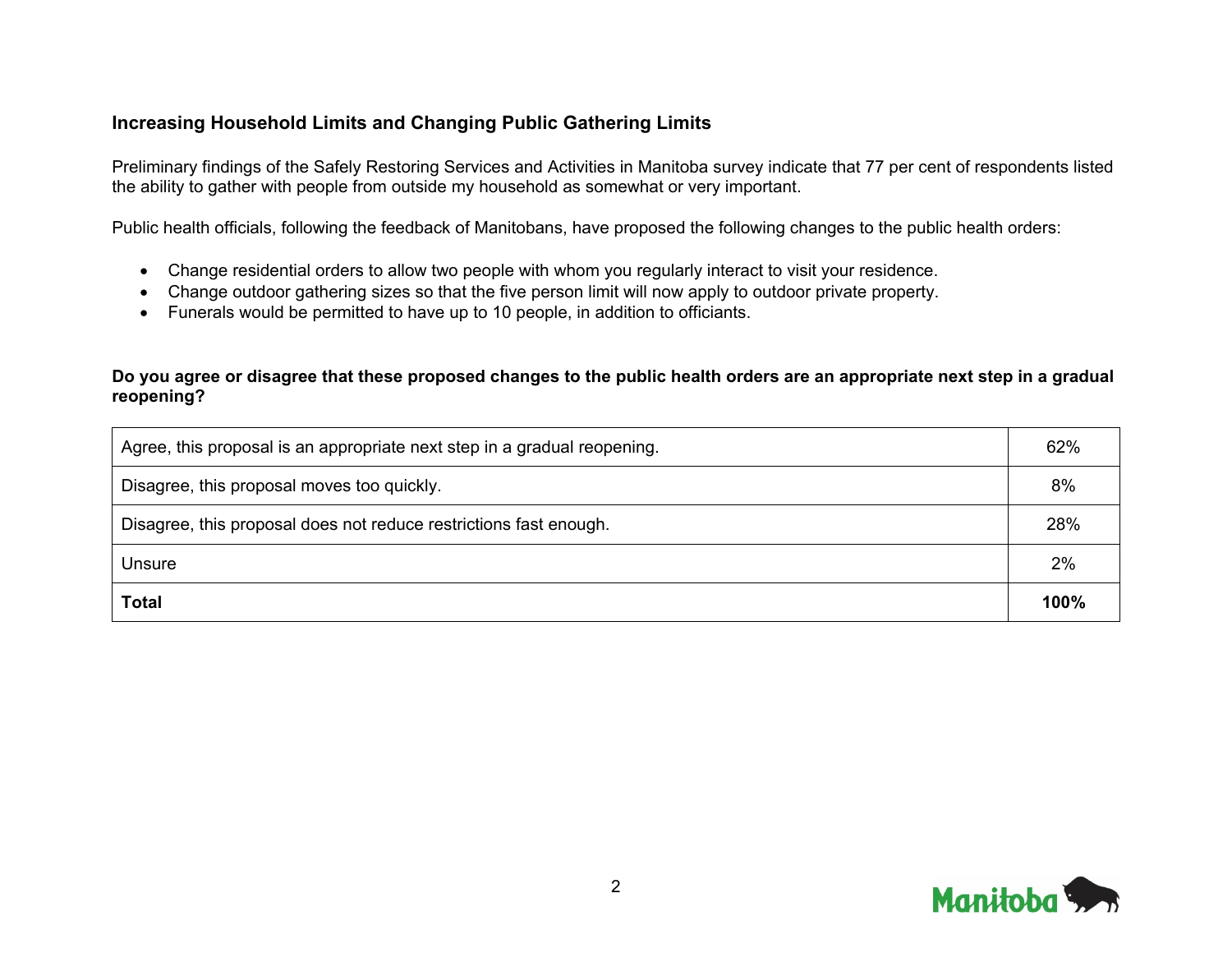### **Expanding Access to Health and Personal Services**

Preliminary findings of the Safely Restoring Services and Activities in Manitoba survey indicate that 72 per cent of respondents listed the ability to visit health professionals as somewhat or very important and 70 per cent of respondents listed the ability to visit a hair stylist or barber as somewhat or very important.

Public health officials, following the feedback of Manitobans, have proposed the following changes to the public health orders:

- Hair stylists and barbers will be permitted to open at 25 per cent capacity, with adequate physical distancing and contact tracing.
- All non-regulated health professionals such as pedorthists and reflexologists will be able to open with adequate physical distancing and contact tracing.

#### **Do you agree or disagree that these proposed changes to the public health orders are an appropriate next step in a gradual reopening?**

| Agree, this proposal is an appropriate next step in a gradual reopening. | 73%  |
|--------------------------------------------------------------------------|------|
| Disagree, this proposal moves too quickly.                               | 6%   |
| Disagree, this proposal does not reduce restrictions fast enough.        | 19%  |
| Unsure                                                                   | 2%   |
| <b>Total</b>                                                             | 100% |